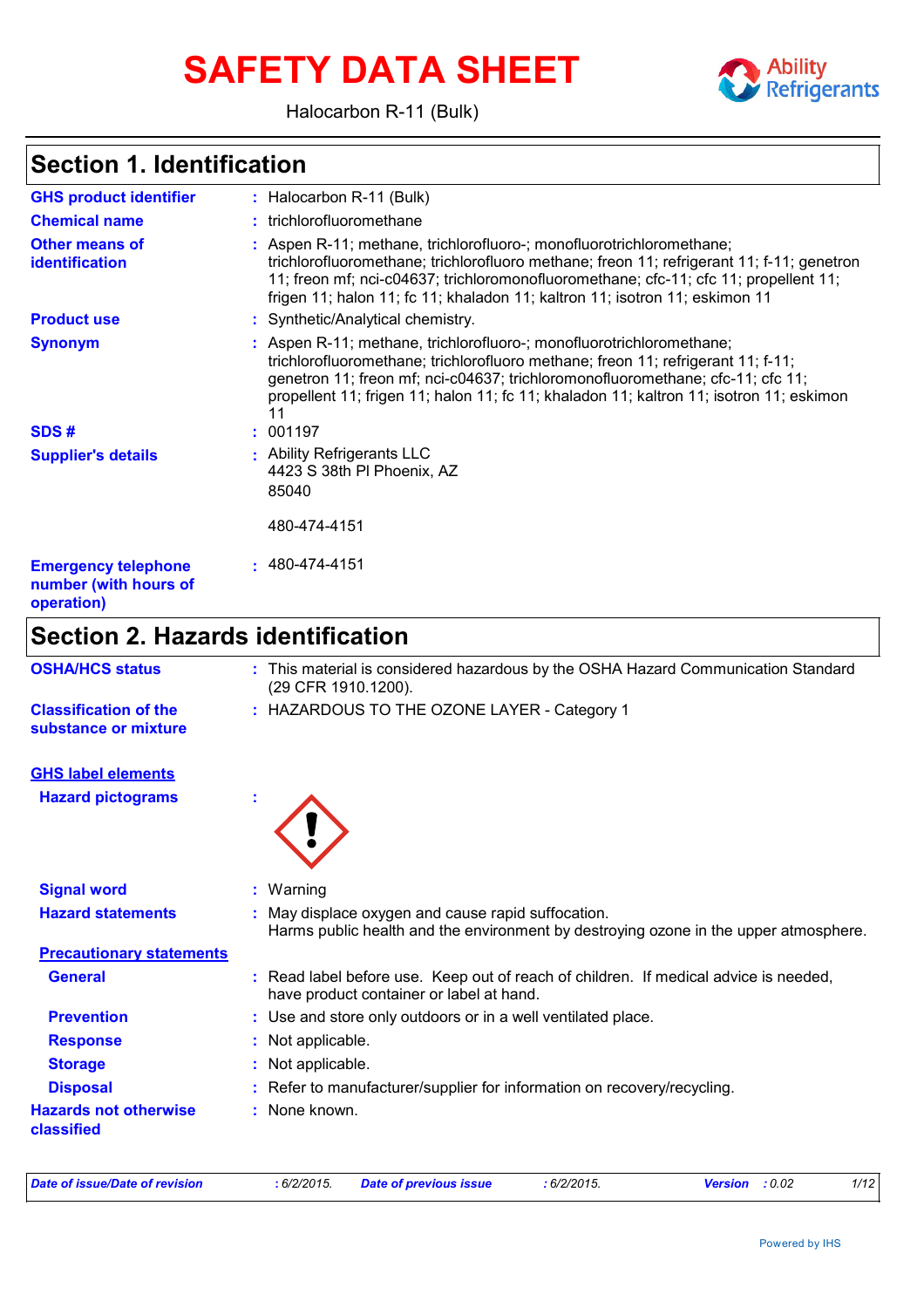# **Section 3. Composition/information on ingredients**

| <b>Substance/mixture</b>                       | : Substance                                                                                                                                                                                                                                                                                                                              |
|------------------------------------------------|------------------------------------------------------------------------------------------------------------------------------------------------------------------------------------------------------------------------------------------------------------------------------------------------------------------------------------------|
| <b>Chemical name</b>                           | : trichlorofluoromethane                                                                                                                                                                                                                                                                                                                 |
| <b>Other means of</b><br><b>identification</b> | : Aspen R-11; methane, trichlorofluoro-; monofluorotrichloromethane;<br>trichlorofluoromethane; trichlorofluoro methane; freon 11; refrigerant 11; f-11; genetron<br>11; freon mf; nci-c04637; trichloromonofluoromethane; cfc-11; cfc 11; propellent 11;<br>frigen 11; halon 11; fc 11; khaladon 11; kaltron 11; isotron 11; eskimon 11 |
| <b>CAS number/other identifiers</b>            |                                                                                                                                                                                                                                                                                                                                          |

| <b>CAS number</b>         | $: 75-69-4$ |               |                   |
|---------------------------|-------------|---------------|-------------------|
| <b>Product code</b>       | : 001197    |               |                   |
| Ingredient name           |             | $\frac{9}{6}$ | <b>CAS number</b> |
| Methane, trichlorofluoro- |             | 100           | 75-69-4           |

**There are no additional ingredients present which, within the current knowledge of the supplier and in the concentrations applicable, are classified as hazardous to health or the environment and hence require reporting in this section.**

**Occupational exposure limits, if available, are listed in Section 8.**

### **Section 4. First aid measures**

#### **Description of necessary first aid measures**

| <b>Eye contact</b>  | : Immediately flush eyes with plenty of water, occasionally lifting the upper and lower<br>eyelids. Check for and remove any contact lenses. Continue to rinse for at least 10<br>minutes. Get medical attention if irritation occurs.                                                                                                                                                                                                                                                                                                                                                                                                                                                                                                                                                                                    |
|---------------------|---------------------------------------------------------------------------------------------------------------------------------------------------------------------------------------------------------------------------------------------------------------------------------------------------------------------------------------------------------------------------------------------------------------------------------------------------------------------------------------------------------------------------------------------------------------------------------------------------------------------------------------------------------------------------------------------------------------------------------------------------------------------------------------------------------------------------|
| <b>Inhalation</b>   | : Remove victim to fresh air and keep at rest in a position comfortable for breathing. If<br>not breathing, if breathing is irregular or if respiratory arrest occurs, provide artificial<br>respiration or oxygen by trained personnel. It may be dangerous to the person providing<br>aid to give mouth-to-mouth resuscitation. Get medical attention if adverse health effects<br>persist or are severe. If unconscious, place in recovery position and get medical<br>attention immediately. Maintain an open airway. Loosen tight clothing such as a collar,<br>tie, belt or waistband. In case of inhalation of decomposition products in a fire,<br>symptoms may be delayed. The exposed person may need to be kept under medical<br>surveillance for 48 hours.                                                    |
| <b>Skin contact</b> | : Flush contaminated skin with plenty of water. Remove contaminated clothing and<br>shoes. Get medical attention if symptoms occur. Wash clothing before reuse. Clean<br>shoes thoroughly before reuse.                                                                                                                                                                                                                                                                                                                                                                                                                                                                                                                                                                                                                   |
| <b>Ingestion</b>    | : Wash out mouth with water. Remove dentures if any. Remove victim to fresh air and<br>keep at rest in a position comfortable for breathing. If material has been swallowed and<br>the exposed person is conscious, give small quantities of water to drink. Stop if the<br>exposed person feels sick as vomiting may be dangerous. Do not induce vomiting<br>unless directed to do so by medical personnel. If vomiting occurs, the head should be<br>kept low so that vomit does not enter the lungs. Get medical attention if adverse health<br>effects persist or are severe. Never give anything by mouth to an unconscious person.<br>If unconscious, place in recovery position and get medical attention immediately.<br>Maintain an open airway. Loosen tight clothing such as a collar, tie, belt or waistband. |

| Most important symptoms/effects, acute and delayed                                                                                       |             |                                                     |            |                       |      |  |
|------------------------------------------------------------------------------------------------------------------------------------------|-------------|-----------------------------------------------------|------------|-----------------------|------|--|
| <b>Potential acute health effects</b>                                                                                                    |             |                                                     |            |                       |      |  |
| <b>Eye contact</b>                                                                                                                       |             | : No known significant effects or critical hazards. |            |                       |      |  |
| <b>Inhalation</b><br>Exposure to decomposition products may cause a health hazard. Serious effects may<br>be delayed following exposure. |             |                                                     |            |                       |      |  |
| <b>Skin contact</b>                                                                                                                      |             | : No known significant effects or critical hazards. |            |                       |      |  |
| Date of issue/Date of revision                                                                                                           | : 6/2/2015. | <b>Date of previous issue</b>                       | :6/2/2015. | <b>Version</b> : 0.02 | 2/12 |  |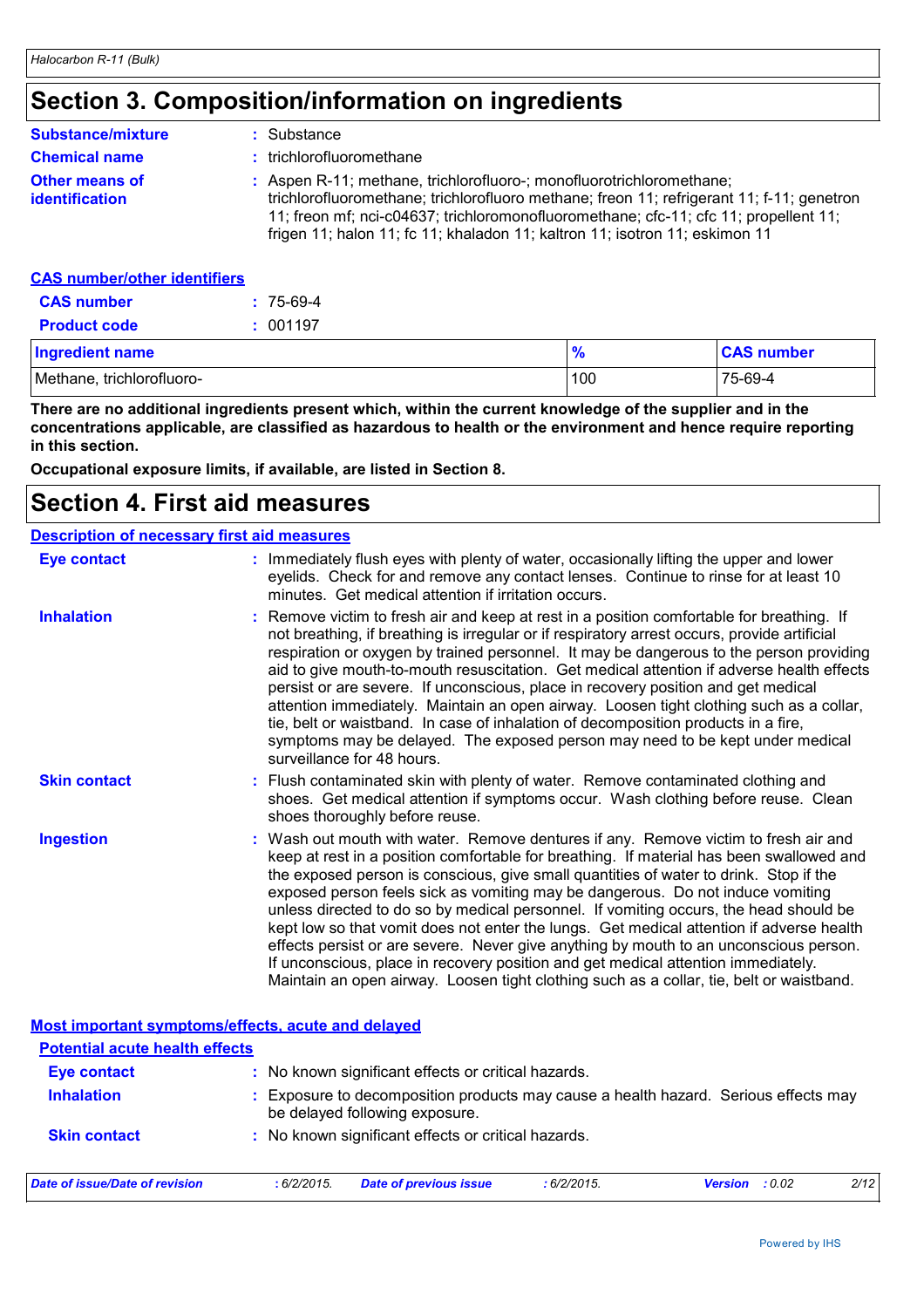| OELIIUII 4. I II 51 AIU IIIEASUIES  |                                                                                                                                                                               |
|-------------------------------------|-------------------------------------------------------------------------------------------------------------------------------------------------------------------------------|
| <b>Frostbite</b>                    | : Try to warm up the frozen tissues and seek medical attention.                                                                                                               |
| <b>Ingestion</b>                    | : No known significant effects or critical hazards.                                                                                                                           |
| <b>Over-exposure signs/symptoms</b> |                                                                                                                                                                               |
| <b>Eye contact</b>                  | : No specific data.                                                                                                                                                           |
| <b>Inhalation</b>                   | : No specific data.                                                                                                                                                           |
| <b>Skin contact</b>                 | : No specific data.                                                                                                                                                           |
| <b>Ingestion</b>                    | : No specific data.                                                                                                                                                           |
|                                     | Indication of immediate medical attention and special treatment needed, if necessary                                                                                          |
| <b>Notes to physician</b>           | : In case of inhalation of decomposition products in a fire, symptoms may be delayed.<br>The exposed person may need to be kept under medical surveillance for 48 hours.      |
| <b>Specific treatments</b>          | : No specific treatment.                                                                                                                                                      |
| <b>Protection of first-aiders</b>   | : No action shall be taken involving any personal risk or without suitable training. It may<br>be dangerous to the person providing aid to give mouth-to-mouth resuscitation. |
|                                     |                                                                                                                                                                               |

#### **See toxicological information (Section 11)**

# **Section 5. Fire-fighting measures**

| <b>Extinguishing media</b>                               |                                                                                                                                                                                                     |
|----------------------------------------------------------|-----------------------------------------------------------------------------------------------------------------------------------------------------------------------------------------------------|
| <b>Suitable extinguishing</b><br>media                   | : Use an extinguishing agent suitable for the surrounding fire.                                                                                                                                     |
| Unsuitable extinguishing<br>media                        | : None known.                                                                                                                                                                                       |
| <b>Specific hazards arising</b><br>from the chemical     | : In a fire or if heated, a pressure increase will occur and the container may burst.                                                                                                               |
| <b>Hazardous thermal</b><br>decomposition products       | Decomposition products may include the following materials:<br>carbon dioxide<br>carbon monoxide<br>halogenated compounds<br>carbonyl halides                                                       |
| <b>Special protective actions</b><br>for fire-fighters   | : Promptly isolate the scene by removing all persons from the vicinity of the incident if<br>there is a fire. No action shall be taken involving any personal risk or without suitable<br>training. |
| <b>Special protective</b><br>equipment for fire-fighters | : Fire-fighters should wear appropriate protective equipment and self-contained breathing<br>apparatus (SCBA) with a full face-piece operated in positive pressure mode.                            |

# **Section 6. Accidental release measures**

|                                | Personal precautions, protective equipment and emergency procedures                                                                                                                                                                                                                                                                                                                                              |
|--------------------------------|------------------------------------------------------------------------------------------------------------------------------------------------------------------------------------------------------------------------------------------------------------------------------------------------------------------------------------------------------------------------------------------------------------------|
| For non-emergency<br>personnel | : No action shall be taken involving any personal risk or without suitable training.<br>Evacuate surrounding areas. Keep unnecessary and unprotected personnel from<br>entering. Do not touch or walk through spilled material. Avoid breathing vapor or mist.<br>Provide adequate ventilation. Wear appropriate respirator when ventilation is<br>inadequate. Put on appropriate personal protective equipment. |
| For emergency responders :     | If specialised clothing is required to deal with the spillage, take note of any information<br>in Section 8 on suitable and unsuitable materials. See also the information in "For non-<br>emergency personnel".                                                                                                                                                                                                 |

| Date of issue/Date of revision | 6/2/2015. | <b>Date of previous issue</b> | : 6/2/2015. | : 0.02<br>Version | 3/12 |
|--------------------------------|-----------|-------------------------------|-------------|-------------------|------|
|                                |           |                               |             |                   |      |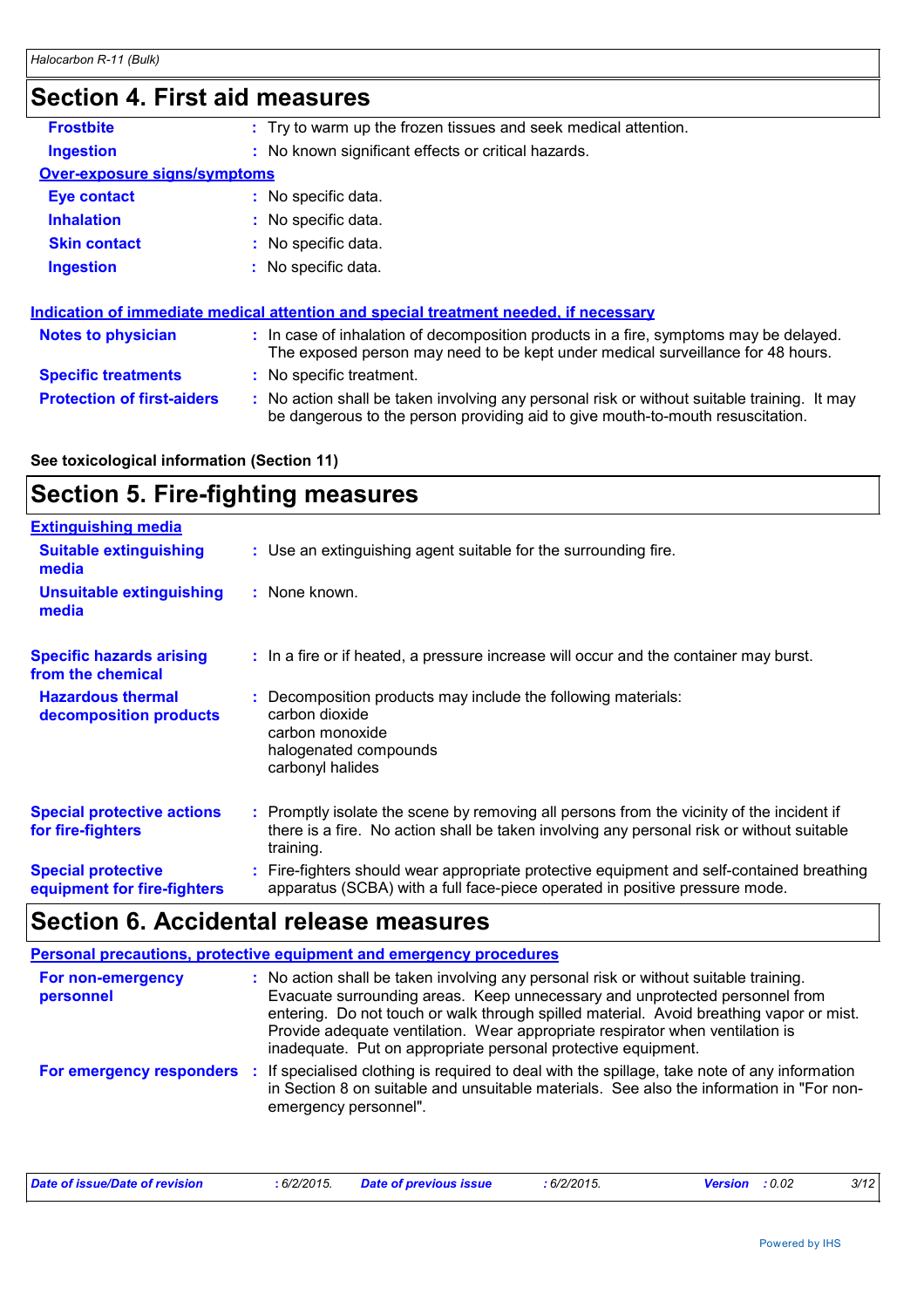### **Section 6. Accidental release measures**

| <b>Environmental precautions</b> | Avoid dispersal of spilled material and runoff and contact with soil, waterways, drains<br>and sewers. Inform the relevant authorities if the product has caused environmental<br>pollution (sewers, waterways, soil or air). May be harmful to the environment if released<br>in large quantities.                                                                                                                                                                                                                                                                                                                                                                                                          |
|----------------------------------|--------------------------------------------------------------------------------------------------------------------------------------------------------------------------------------------------------------------------------------------------------------------------------------------------------------------------------------------------------------------------------------------------------------------------------------------------------------------------------------------------------------------------------------------------------------------------------------------------------------------------------------------------------------------------------------------------------------|
|                                  | <b>Methods and materials for containment and cleaning up</b>                                                                                                                                                                                                                                                                                                                                                                                                                                                                                                                                                                                                                                                 |
| <b>Small spill</b>               | : Stop leak if without risk. Move containers from spill area. Dilute with water and mop up<br>if water-soluble. Alternatively, or if water-insoluble, absorb with an inert dry material and<br>place in an appropriate waste disposal container. Dispose of via a licensed waste<br>disposal contractor.                                                                                                                                                                                                                                                                                                                                                                                                     |
| <b>Large spill</b>               | : Stop leak if without risk. Move containers from spill area. Approach release from<br>upwind. Prevent entry into sewers, water courses, basements or confined areas. Wash<br>spillages into an effluent treatment plant or proceed as follows. Contain and collect<br>spillage with non-combustible, absorbent material e.g. sand, earth, vermiculite or<br>diatomaceous earth and place in container for disposal according to local regulations<br>(see Section 13). Dispose of via a licensed waste disposal contractor. Contaminated<br>absorbent material may pose the same hazard as the spilled product. Note: see<br>Section 1 for emergency contact information and Section 13 for waste disposal. |

# **Section 7. Handling and storage**

| <b>Precautions for safe handling</b>                                             |                                                                                                                                                                                                                                                                                                                                                                                                                                                                                                               |
|----------------------------------------------------------------------------------|---------------------------------------------------------------------------------------------------------------------------------------------------------------------------------------------------------------------------------------------------------------------------------------------------------------------------------------------------------------------------------------------------------------------------------------------------------------------------------------------------------------|
| <b>Protective measures</b>                                                       | : Put on appropriate personal protective equipment (see Section 8). Do not ingest. Avoid<br>contact with eyes, skin and clothing. Avoid breathing vapor or mist. Avoid release to<br>the environment. Refer to special instructions/safety data sheet. Keep in the original<br>container or an approved alternative made from a compatible material, kept tightly<br>closed when not in use. Empty containers retain product residue and can be hazardous.<br>Do not reuse container.                         |
| <b>Advice on general</b><br>occupational hygiene                                 | : Eating, drinking and smoking should be prohibited in areas where this material is<br>handled, stored and processed. Workers should wash hands and face before eating,<br>drinking and smoking. Remove contaminated clothing and protective equipment before<br>entering eating areas. See also Section 8 for additional information on hygiene<br>measures.                                                                                                                                                 |
| <b>Conditions for safe storage,</b><br>including any<br><b>incompatibilities</b> | : Store in accordance with local regulations. Store in original container protected from<br>direct sunlight in a dry, cool and well-ventilated area, away from incompatible materials<br>(see Section 10) and food and drink. Keep container tightly closed and sealed until<br>ready for use. Containers that have been opened must be carefully resealed and kept<br>upright to prevent leakage. Do not store in unlabeled containers. Use appropriate<br>containment to avoid environmental contamination. |

# **Section 8. Exposure controls/personal protection**

#### **Control parameters**

**Occupational exposure limits**

| <b>Ingredient name</b><br><b>Exposure limits</b> |             |                               |                                                                                                                                                                |                                                                                                                                                                |      |
|--------------------------------------------------|-------------|-------------------------------|----------------------------------------------------------------------------------------------------------------------------------------------------------------|----------------------------------------------------------------------------------------------------------------------------------------------------------------|------|
| Methane, trichlorofluoro-                        |             |                               | C: $5620$ mg/m <sup>3</sup><br>C: 1000 ppm<br>CEIL: 5600 mg/m <sup>3</sup><br>CEIL: 1000 ppm<br>TWA: 5600 mg/m <sup>3</sup> 8 hours.<br>TWA: 1000 ppm 8 hours. | <b>ACGIH TLV (United States, 3/2012).</b><br>NIOSH REL (United States, 1/2013).<br>OSHA PEL (United States, 6/2010).<br>OSHA PEL 1989 (United States, 3/1989). |      |
| Date of issue/Date of revision                   | : 6/2/2015. | <b>Date of previous issue</b> | :6/2/2015                                                                                                                                                      | <b>Version</b> : 0.02                                                                                                                                          | 4/12 |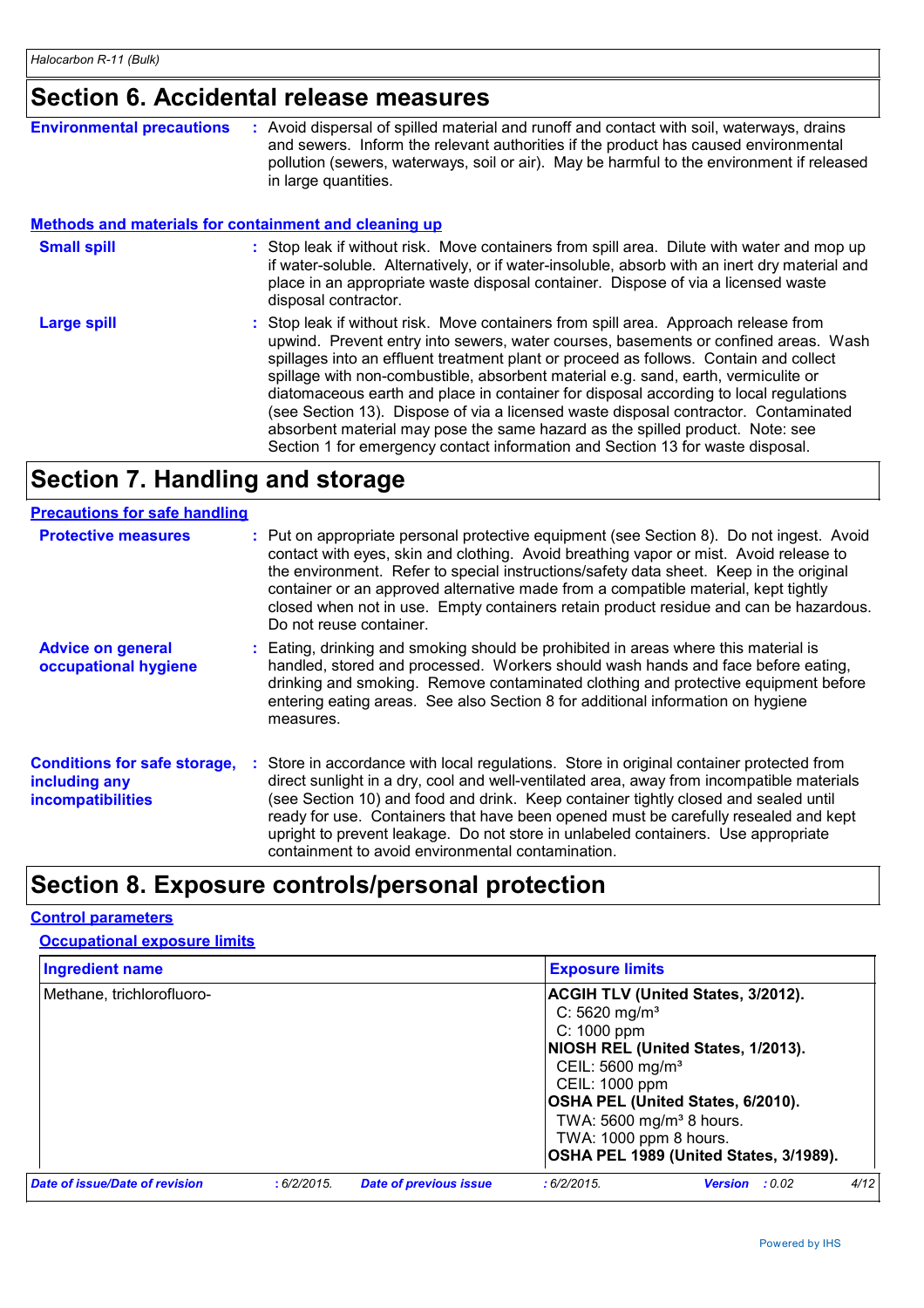# **Section 8. Exposure controls/personal protection**

 CEIL: 5600 mg/m³ CEIL: 1000 ppm

| <b>Appropriate engineering</b><br><b>controls</b> | : Good general ventilation should be sufficient to control worker exposure to airborne<br>contaminants.                                                                                                                                                                                                                                                                                                                                                                                                                                                                                                              |
|---------------------------------------------------|----------------------------------------------------------------------------------------------------------------------------------------------------------------------------------------------------------------------------------------------------------------------------------------------------------------------------------------------------------------------------------------------------------------------------------------------------------------------------------------------------------------------------------------------------------------------------------------------------------------------|
| <b>Environmental exposure</b><br>controls         | Emissions from ventilation or work process equipment should be checked to ensure<br>they comply with the requirements of environmental protection legislation. In some<br>cases, fume scrubbers, filters or engineering modifications to the process equipment<br>will be necessary to reduce emissions to acceptable levels.                                                                                                                                                                                                                                                                                        |
| <b>Individual protection measures</b>             |                                                                                                                                                                                                                                                                                                                                                                                                                                                                                                                                                                                                                      |
| <b>Hygiene measures</b>                           | : Wash hands, forearms and face thoroughly after handling chemical products, before<br>eating, smoking and using the lavatory and at the end of the working period.<br>Appropriate techniques should be used to remove potentially contaminated clothing.<br>Wash contaminated clothing before reusing. Ensure that eyewash stations and safety<br>showers are close to the workstation location.                                                                                                                                                                                                                    |
| <b>Eye/face protection</b>                        | Safety eyewear complying with an approved standard should be used when a risk<br>assessment indicates this is necessary to avoid exposure to liquid splashes, mists,<br>gases or dusts. If contact is possible, the following protection should be worn, unless<br>the assessment indicates a higher degree of protection: safety glasses with side-<br>shields.                                                                                                                                                                                                                                                     |
| <b>Skin protection</b>                            |                                                                                                                                                                                                                                                                                                                                                                                                                                                                                                                                                                                                                      |
| <b>Hand protection</b>                            | Chemical-resistant, impervious gloves complying with an approved standard should be<br>worn at all times when handling chemical products if a risk assessment indicates this is<br>necessary. Considering the parameters specified by the glove manufacturer, check<br>during use that the gloves are still retaining their protective properties. It should be<br>noted that the time to breakthrough for any glove material may be different for different<br>glove manufacturers. In the case of mixtures, consisting of several substances, the<br>protection time of the gloves cannot be accurately estimated. |
| <b>Body protection</b>                            | Personal protective equipment for the body should be selected based on the task being<br>performed and the risks involved and should be approved by a specialist before<br>handling this product.                                                                                                                                                                                                                                                                                                                                                                                                                    |
| <b>Other skin protection</b>                      | : Appropriate footwear and any additional skin protection measures should be selected<br>based on the task being performed and the risks involved and should be approved by a<br>specialist before handling this product.                                                                                                                                                                                                                                                                                                                                                                                            |
| <b>Respiratory protection</b>                     | Use a properly fitted, air-purifying or air-fed respirator complying with an approved<br>standard if a risk assessment indicates this is necessary. Respirator selection must be<br>based on known or anticipated exposure levels, the hazards of the product and the safe<br>working limits of the selected respirator.                                                                                                                                                                                                                                                                                             |

# **Section 9. Physical and chemical properties**

| <b>Appearance</b>                 |                                                                                                            |
|-----------------------------------|------------------------------------------------------------------------------------------------------------|
| <b>Physical state</b>             | : Liquid. [COLORLESS LIQUID OR GAS WITH A CHLORINATED SOLVENT ODOR<br>WHICH IS DETECTABLE >20 % BY VOLUME] |
| <b>Color</b>                      | : Colorless.                                                                                               |
| <b>Molecular weight</b>           | $: 137.36$ g/mole                                                                                          |
| <b>Molecular formula</b>          | $\therefore$ C-Cl3-F                                                                                       |
| <b>Boiling/condensation point</b> | : $23.7^{\circ}$ C (74.7 $^{\circ}$ F)                                                                     |
| <b>Melting/freezing point</b>     | : $-111^{\circ}$ C ( $-167.8^{\circ}$ F)                                                                   |
| <b>Critical temperature</b>       | : $198^{\circ}$ C (388.4 $^{\circ}$ F)                                                                     |
|                                   |                                                                                                            |
|                                   |                                                                                                            |

*Date of issue/Date of revision* **:** *6/2/2015. Date of previous issue : 6/2/2015. Version : 0.02 5/12*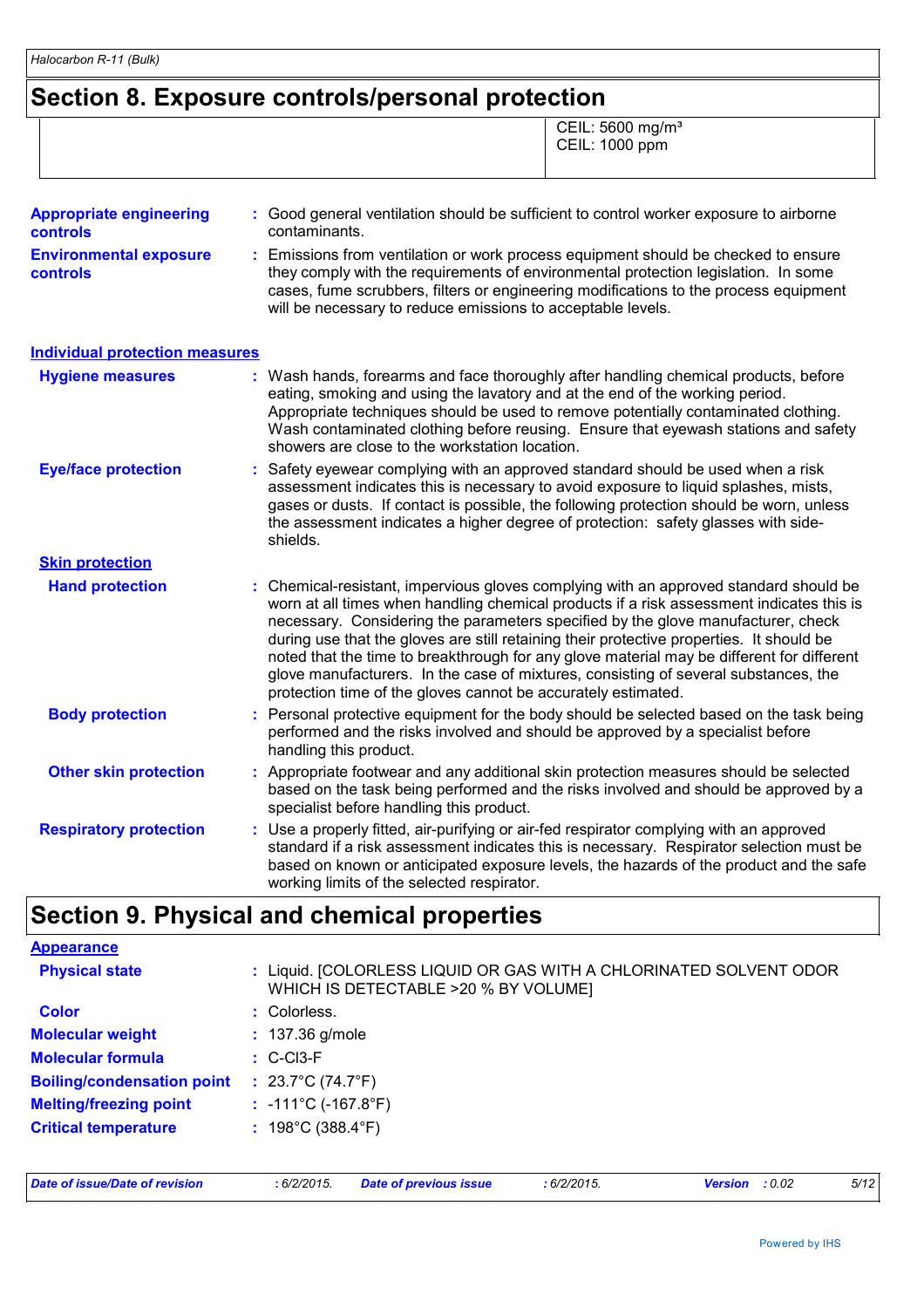# **Section 9. Physical and chemical properties**

| <b>Odor</b>                                       |                | : Characteristic.                      |
|---------------------------------------------------|----------------|----------------------------------------|
| <b>Odor threshold</b>                             | $\blacksquare$ | Not available.                         |
| рH                                                |                | Not available.                         |
| <b>Flash point</b>                                | ÷              | [Product does not sustain combustion.] |
| <b>Burning time</b>                               |                | Not applicable.                        |
| <b>Burning rate</b>                               |                | Not applicable.                        |
| <b>Evaporation rate</b>                           |                | $: 19.4$ (butyl acetate = 1)           |
| <b>Flammability (solid, gas)</b>                  |                | : Not available.                       |
| Lower and upper explosive<br>(flammable) limits   |                | : Not available.                       |
| <b>Vapor pressure</b>                             |                | : @ 70°F (21.1°C) 12.3 psia (85 kPa)   |
| <b>Vapor density</b>                              |                | : $4.7$ (Air = 1)                      |
| <b>Specific Volume (ft 3/lb)</b>                  |                | : 2.5907                               |
| Gas Density (lb/ft <sup>3</sup> )                 |                | : 0.386                                |
| <b>Relative density</b>                           |                | 1.49                                   |
| <b>Solubility</b>                                 |                | : Not available.                       |
| <b>Solubility in water</b>                        |                | $: 1$ g/l                              |
| <b>Partition coefficient: n-</b><br>octanol/water |                | : 2.53                                 |
| <b>Auto-ignition temperature</b>                  |                | : Not available.                       |
| <b>Decomposition temperature</b>                  |                | : Not available.                       |
| <b>SADT</b>                                       |                | : Not available.                       |
| <b>Viscosity</b>                                  |                | Not available.                         |

# **Section 10. Stability and reactivity**

| <b>Reactivity</b>                                        | : No specific test data related to reactivity available for this product or its ingredients.              |
|----------------------------------------------------------|-----------------------------------------------------------------------------------------------------------|
| <b>Chemical stability</b>                                | : The product is stable.                                                                                  |
| <b>Possibility of hazardous</b><br><b>reactions</b>      | : Under normal conditions of storage and use, hazardous reactions will not occur.                         |
| <b>Conditions to avoid</b>                               | : No specific data.                                                                                       |
| <b>Incompatibility with various</b><br><b>substances</b> | : Highly reactive or incompatible with the following materials: organic materials and acids.              |
| <b>Hazardous decomposition</b><br>products               | : Under normal conditions of storage and use, hazardous decomposition products should<br>not be produced. |
| <b>Conditions of instability</b>                         | : Under normal conditions of storage and use, hazardous polymerization will not occur.                    |
| <b>Hazardous polymerization</b>                          | : Under normal conditions of storage and use, hazardous polymerization will not occur.                    |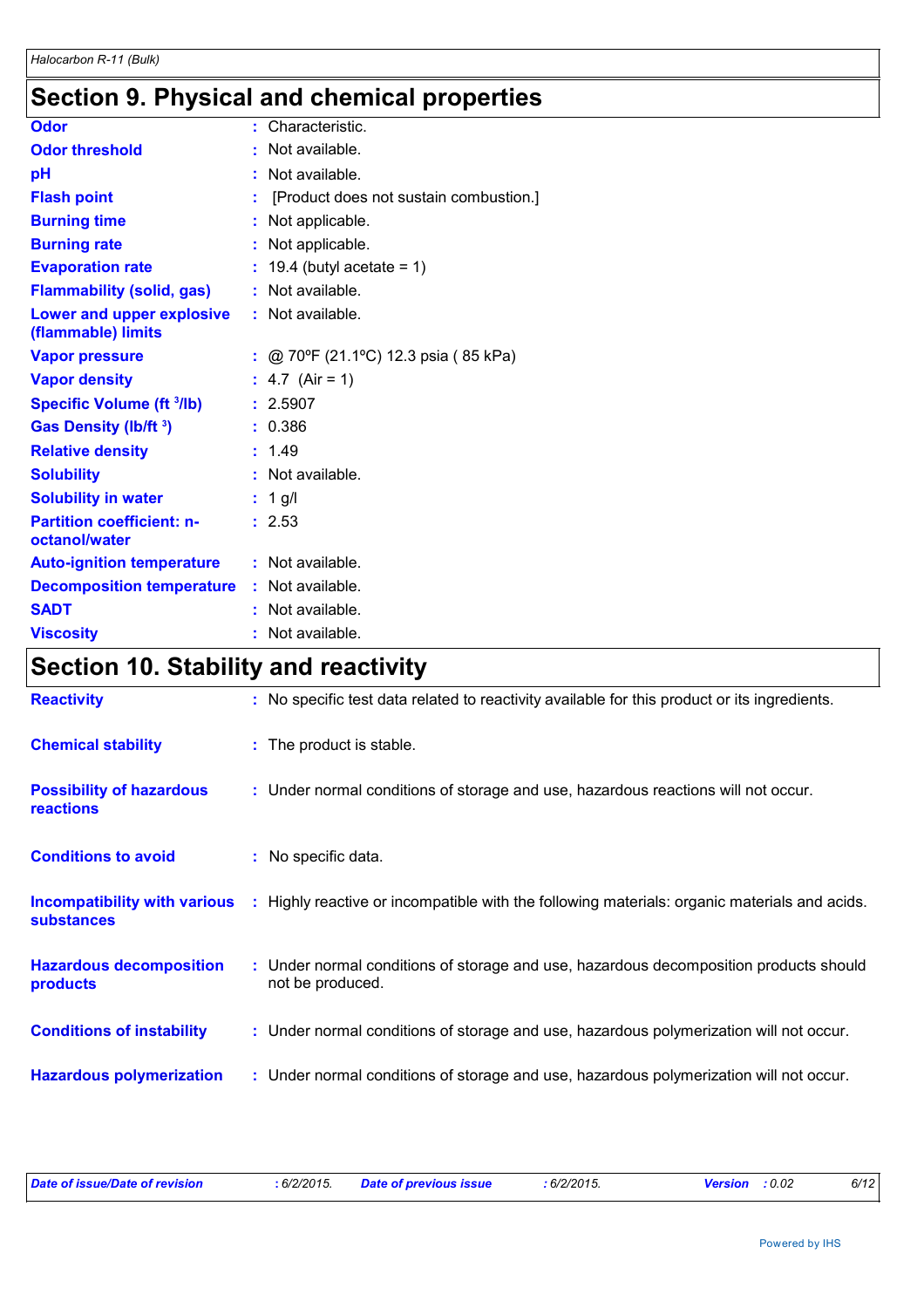# **Section 11. Toxicological information**

#### **Information on toxicological effects**

#### **Acute toxicity**

| <b>Product/ingredient name</b> | <b>Result</b>               | <b>Species</b> | <b>Dose</b> | <b>Exposure</b> |
|--------------------------------|-----------------------------|----------------|-------------|-----------------|
| Methane, trichlorofluoro-      | <b>LC50 Inhalation Gas.</b> | Rat            | 104800 ppm  | hours           |

#### **Irritation/Corrosion**

Not available.

#### **Sensitization**

Not available.

#### **Mutagenicity**

Not available.

#### **Carcinogenicity**

Not available.

#### **Reproductive toxicity**

Not available.

#### **Teratogenicity**

Not available.

#### **Specific target organ toxicity (single exposure)**

Not available.

## **Specific target organ toxicity (repeated exposure)**

Not available.

#### **Aspiration hazard**

| Not available.                                                      |                                                                                                                            |
|---------------------------------------------------------------------|----------------------------------------------------------------------------------------------------------------------------|
| <b>Information on the likely</b><br>routes of exposure              | $:$ Not available.                                                                                                         |
| <b>Potential acute health effects</b>                               |                                                                                                                            |
| <b>Eye contact</b>                                                  | : No known significant effects or critical hazards.                                                                        |
| <b>Inhalation</b>                                                   | : Exposure to decomposition products may cause a health hazard. Serious effects may<br>be delayed following exposure.      |
| <b>Skin contact</b>                                                 | : No known significant effects or critical hazards.                                                                        |
| <b>Ingestion</b>                                                    | : No known significant effects or critical hazards.                                                                        |
| <b>Eye contact</b><br><b>Inhalation</b>                             | Symptoms related to the physical, chemical and toxicological characteristics<br>: No specific data.<br>: No specific data. |
| <b>Skin contact</b>                                                 | : No specific data.                                                                                                        |
| <b>Ingestion</b>                                                    | : No specific data.                                                                                                        |
|                                                                     | Delayed and immediate effects and also chronic effects from short and long term exposure                                   |
| <b>Short term exposure</b><br><b>Potential immediate</b><br>effects | $:$ Not available.                                                                                                         |
| <b>Date of issue/Date of revision</b>                               | 7/12<br>: 6/2/2015.<br>: 6/2/2015.<br><b>Version</b><br>: 0.02<br><b>Date of previous issue</b>                            |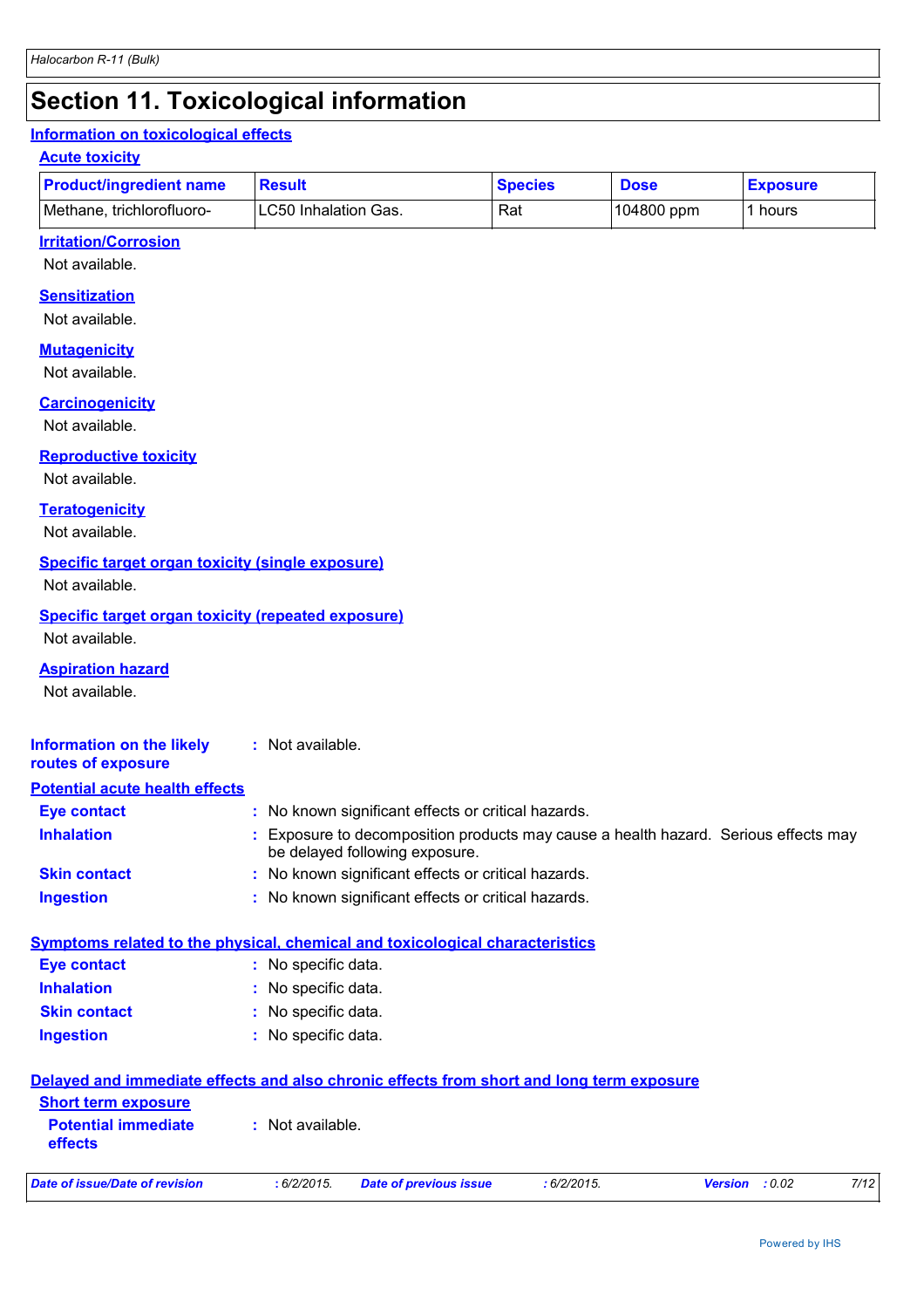# **Section 11. Toxicological information**

| <b>Potential delayed effects</b>                  | : Not available.                                    |  |
|---------------------------------------------------|-----------------------------------------------------|--|
| Long term exposure                                |                                                     |  |
| <b>Potential immediate</b><br>effects             | $:$ Not available.                                  |  |
| <b>Potential delayed effects : Not available.</b> |                                                     |  |
| <b>Potential chronic health effects</b>           |                                                     |  |
| Not available.                                    |                                                     |  |
| <b>General</b>                                    | : No known significant effects or critical hazards. |  |
| <b>Carcinogenicity</b>                            | : No known significant effects or critical hazards. |  |
| <b>Mutagenicity</b>                               | : No known significant effects or critical hazards. |  |
| <b>Teratogenicity</b>                             | : No known significant effects or critical hazards. |  |
| <b>Developmental effects</b>                      | : No known significant effects or critical hazards. |  |
| <b>Fertility effects</b>                          | : No known significant effects or critical hazards. |  |
|                                                   |                                                     |  |

#### **Numerical measures of toxicity**

**Acute toxicity estimates**

Not available.

### **Section 12. Ecological information**

#### **Toxicity**

Not available.

#### **Persistence and degradability**

Not available.

#### **Bioaccumulative potential**

| <b>Product/ingredient name</b> | ⊺LoɑP <sub>ow</sub> | <b>BCI</b> | <b>Potential</b> |
|--------------------------------|---------------------|------------|------------------|
| Methane, trichlorofluoro-      | 2.53                |            | <b>IOW</b>       |

#### **Mobility in soil**

**Soil/water partition coefficient (KOC) :** Not available.

**Other adverse effects** : No known significant effects or critical hazards.

### **Section 13. Disposal considerations**

The generation of waste should be avoided or minimized wherever possible. Disposal of this product, solutions and any by-products should at all times comply with the requirements of environmental protection and waste disposal legislation and any regional local authority requirements. Dispose of surplus and non-recyclable products via a licensed waste disposal contractor. Waste should not be disposed of untreated to the sewer unless fully compliant with the requirements of all authorities with jurisdiction. Waste packaging should be recycled. Incineration or landfill should only be considered when recycling is not feasible. This material and its container must be disposed of in a **Disposal methods :**

| Date of issue/Date of revision | :6/2/2015. | <b>Date of previous issue</b> | $6/2/2015$ . | <b>Version</b> : 0.02 |  | 8/12 |
|--------------------------------|------------|-------------------------------|--------------|-----------------------|--|------|
|--------------------------------|------------|-------------------------------|--------------|-----------------------|--|------|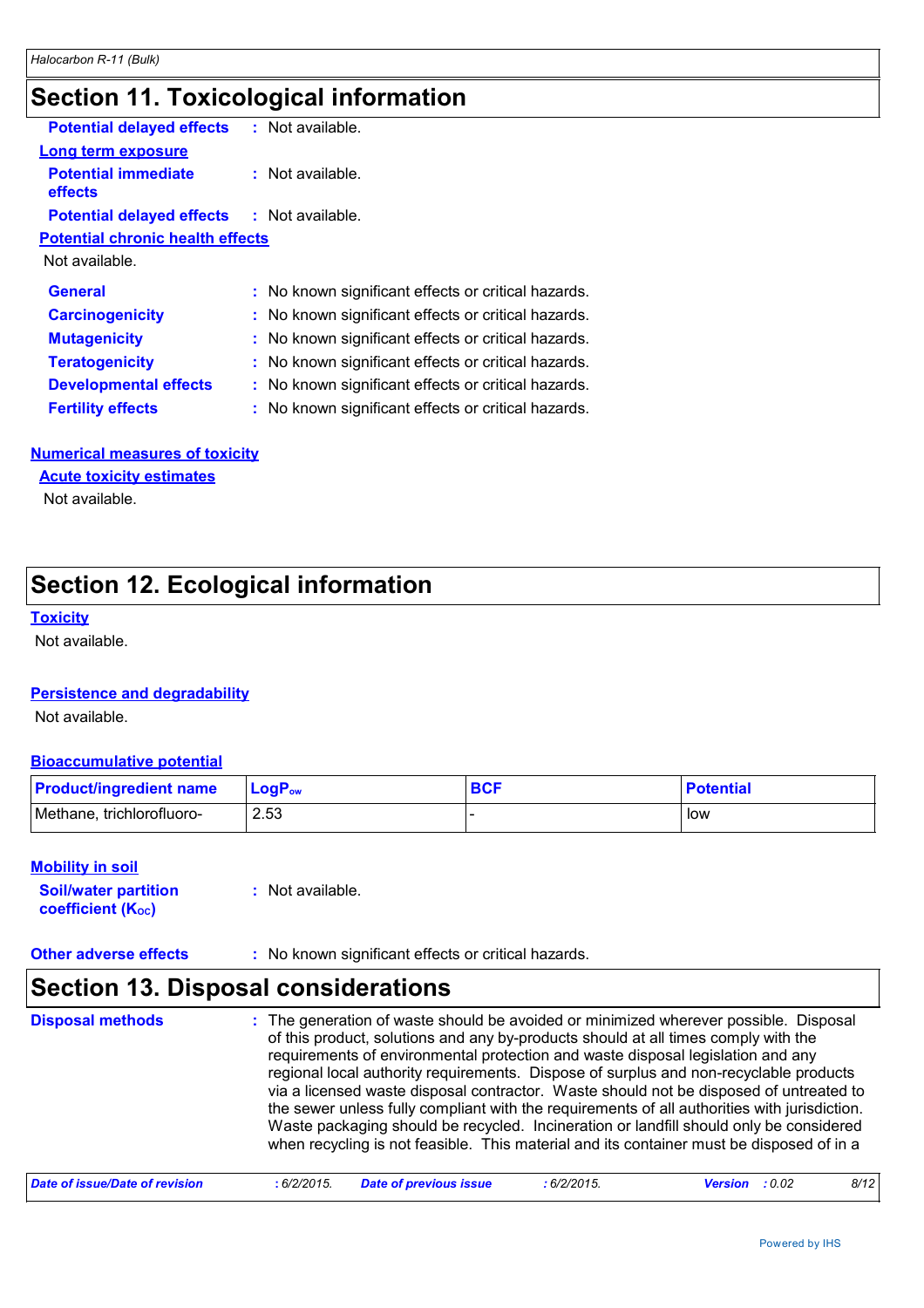## **Section 13. Disposal considerations**

safe way. Care should be taken when handling emptied containers that have not been cleaned or rinsed out. Empty containers or liners may retain some product residues. Avoid dispersal of spilled material and runoff and contact with soil, waterways, drains and sewers.

#### **United States - RCRA Toxic hazardous waste "U" List**

| Ingredient                                            | CAS#    | <b>Status</b> | <b>Reference</b><br><u>Inumber</u> |
|-------------------------------------------------------|---------|---------------|------------------------------------|
| Trichloromonofluoromethane; Methane, trichlorofluoro- | 75-69-4 | ∟isted        | U121                               |

### **Section 14. Transport information**

|                                         | <b>DOT</b>                                                                                                                                                                                                                                                                                                                                                                                                                                                                                                                                                                                        | <b>TDG</b>                                                                                                                                                         | <b>Mexico</b>                                                                                                        | <b>IMDG</b>                                                                                    | <b>IATA</b>                                                                                                          |
|-----------------------------------------|---------------------------------------------------------------------------------------------------------------------------------------------------------------------------------------------------------------------------------------------------------------------------------------------------------------------------------------------------------------------------------------------------------------------------------------------------------------------------------------------------------------------------------------------------------------------------------------------------|--------------------------------------------------------------------------------------------------------------------------------------------------------------------|----------------------------------------------------------------------------------------------------------------------|------------------------------------------------------------------------------------------------|----------------------------------------------------------------------------------------------------------------------|
| <b>UN number</b>                        | <b>UN3082</b>                                                                                                                                                                                                                                                                                                                                                                                                                                                                                                                                                                                     | <b>UN3082</b>                                                                                                                                                      | <b>UN3082</b>                                                                                                        | <b>UN3082</b>                                                                                  | <b>UN3082</b>                                                                                                        |
| <b>UN proper</b><br>shipping name       | Environmentally<br>Hazardous Substances,<br>Liquid, n.o.s.<br>(Trichlorofluoromethane)                                                                                                                                                                                                                                                                                                                                                                                                                                                                                                            | Environmentally<br>Hazardous Substances.<br>Liquid, n.o.s.<br>(Trichlorofluoromethane)                                                                             | Environmentally<br>Hazardous Substances,<br>Liquid, n.o.s.<br>(Trichlorofluoromethane)                               | Environmentally<br>Hazardous Substances,<br>Liquid, n.o.s.<br>(Trichlorofluoromethane)         | Environmentally<br>Hazardous Substances,<br>Liquid, n.o.s.<br>(Trichlorofluoromethane)                               |
| <b>Transport</b><br>hazard class(es)    | 9<br>$\mathcal{L}$                                                                                                                                                                                                                                                                                                                                                                                                                                                                                                                                                                                | 9<br>AIN<br>WARINE POLLUTANT                                                                                                                                       | 9<br>AllN<br>$\bigstar$                                                                                              | 9<br>Alh<br>$\bigstar$                                                                         | 9<br>⊿llN                                                                                                            |
| <b>Packing group</b>                    | III                                                                                                                                                                                                                                                                                                                                                                                                                                                                                                                                                                                               | III                                                                                                                                                                | III                                                                                                                  | $\mathbf{III}$                                                                                 | Ш                                                                                                                    |
| <b>Environment</b>                      | Yes.                                                                                                                                                                                                                                                                                                                                                                                                                                                                                                                                                                                              | Yes.                                                                                                                                                               | Yes.                                                                                                                 | Yes.                                                                                           | Yes.                                                                                                                 |
| <b>Additional</b><br><b>information</b> | Non-bulk packages of<br>this product are not<br>requlated as<br>hazardous materials in<br>package sizes less<br>than the product<br>reportable quantity,<br>unless transported by<br>inland waterway. The<br>marine pollutant mark<br>is not required when<br>transported on inland<br>waterways in sizes of<br>≤5 L or $≤5$ kg.<br><b>Reportable quantity</b><br>5000 lbs / 2270 kg<br>$[1553.6$ gal / 5880.8 L]<br>Package sizes shipped<br>in quantities less than<br>the product reportable<br>quantity are not subject<br>to the RQ (reportable<br>quantity) transportation<br>requirements. | The product is not<br>requlated as a<br>dangerous good when<br>transported by road or<br>rail.<br><b>Explosive Limit and</b><br><b>Limited Quantity Index</b><br>5 | The environmentally<br>hazardous substance<br>mark is not required<br>when transported in<br>sizes of ≤5 L or ≤5 kg. | The marine pollutant<br>mark is not required<br>when transported in<br>sizes of ≤5 L or ≤5 kg. | The environmentally<br>hazardous substance<br>mark is not required<br>when transported in<br>sizes of ≤5 L or ≤5 kg. |

**"Refer to CFR 49 (or authority having jurisdiction) to determine the information required for shipment of the product."** 

#### **Special precautions for user Transport within user's premises:** always transport in closed containers that are **:** upright and secure. Ensure that persons transporting the product know what to do in the event of an accident or spillage.

| Date of issue/Date of revision | : 6/2/2015. | <b>Date of previous issue</b> | :6/2/2015. | <b>Version</b> : 0.02 | 9/12 |
|--------------------------------|-------------|-------------------------------|------------|-----------------------|------|
|                                |             |                               |            |                       |      |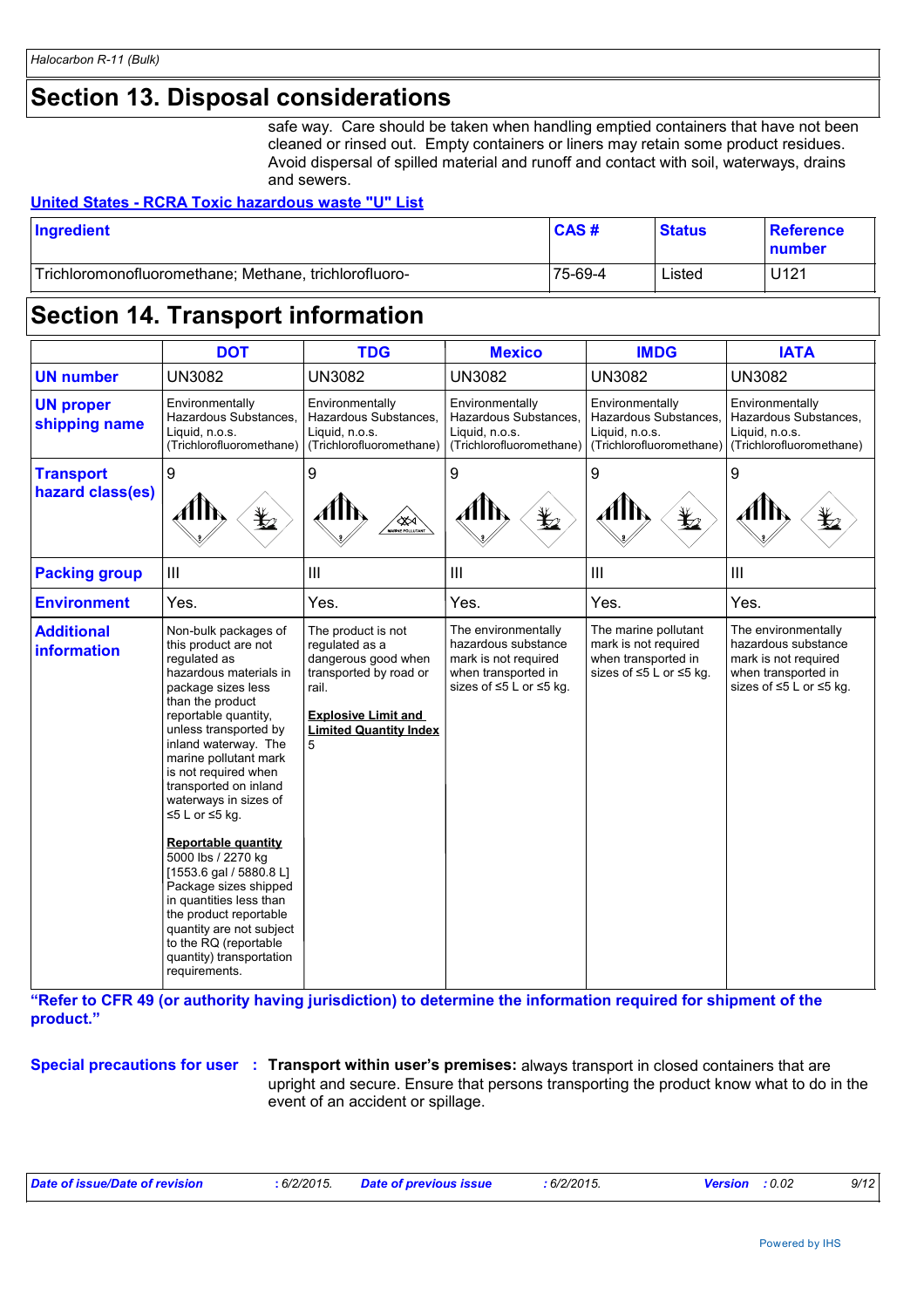### **Section 14. Transport information**

**Transport in bulk according :** Not available. **to Annex II of MARPOL 73/78 and the IBC Code**

### **Section 15. Regulatory information**

| <b>U.S. Federal regulations</b>                                                   | : TSCA 8(a) CDR Exempt/Partial exemption: Not determined<br><b>TSCA 12(b) annual export notification:</b> trichlorofluoromethane<br>United States inventory (TSCA 8b): This material is listed or exempted. |
|-----------------------------------------------------------------------------------|-------------------------------------------------------------------------------------------------------------------------------------------------------------------------------------------------------------|
| <b>Clean Air Act Section 112</b><br>(b) Hazardous Air<br><b>Pollutants (HAPS)</b> | : Not listed                                                                                                                                                                                                |
| <b>Clean Air Act Section 602</b><br><b>Class I Substances</b>                     | : Listed                                                                                                                                                                                                    |
| <b>Clean Air Act Section 602</b><br><b>Class II Substances</b>                    | : Not listed                                                                                                                                                                                                |
| <b>DEA List I Chemicals</b><br>(Precursor Chemicals)                              | : Not listed                                                                                                                                                                                                |
| <b>DEA List II Chemicals</b><br><b>(Essential Chemicals)</b>                      | : Not listed                                                                                                                                                                                                |
| <b>SARA 302/304</b>                                                               |                                                                                                                                                                                                             |
| <b>Composition/information on ingredients</b>                                     |                                                                                                                                                                                                             |
| No products were found.                                                           |                                                                                                                                                                                                             |
| <b>SARA 304 RQ</b>                                                                | : Not applicable.                                                                                                                                                                                           |
| <b>SARA 311/312</b>                                                               |                                                                                                                                                                                                             |
| <b>Classification</b>                                                             | : Not applicable.                                                                                                                                                                                           |
| <b>Composition/information on ingredients</b>                                     |                                                                                                                                                                                                             |

No products were found.

#### **SARA 313**

|                                           | <b>Product name</b>      | <b>CAS number</b> | $\frac{9}{6}$ |
|-------------------------------------------|--------------------------|-------------------|---------------|
| <b>Form R - Reporting</b><br>requirements | l trichlorofluoromethane | 75-69-4           | 100           |
| <b>Supplier notification</b>              | trichlorofluoromethane   | $75-69-4$         | 100           |

SARA 313 notifications must not be detached from the SDS and any copying and redistribution of the SDS shall include copying and redistribution of the notice attached to copies of the SDS subsequently redistributed.

**State regulations**

| <b>Massachusetts</b> | This material is listed. |
|----------------------|--------------------------|
|                      |                          |

| <b>New York</b>                  | $:$ This material is listed.           |
|----------------------------------|----------------------------------------|
| <b>New Jersey</b>                | $:$ This material is listed.           |
| <b>Pennsylvania</b>              | $:$ This material is listed.           |
| <b>Canada inventory</b>          | : This material is listed or exempted. |
| <b>International requiations</b> |                                        |

| Date of issue/Date of revision | : 6/2/2015. | <b>Date of previous issue</b> | .6/2/2015. | <b>Version</b> : 0.02 | 10/12 |
|--------------------------------|-------------|-------------------------------|------------|-----------------------|-------|
|                                |             |                               |            |                       |       |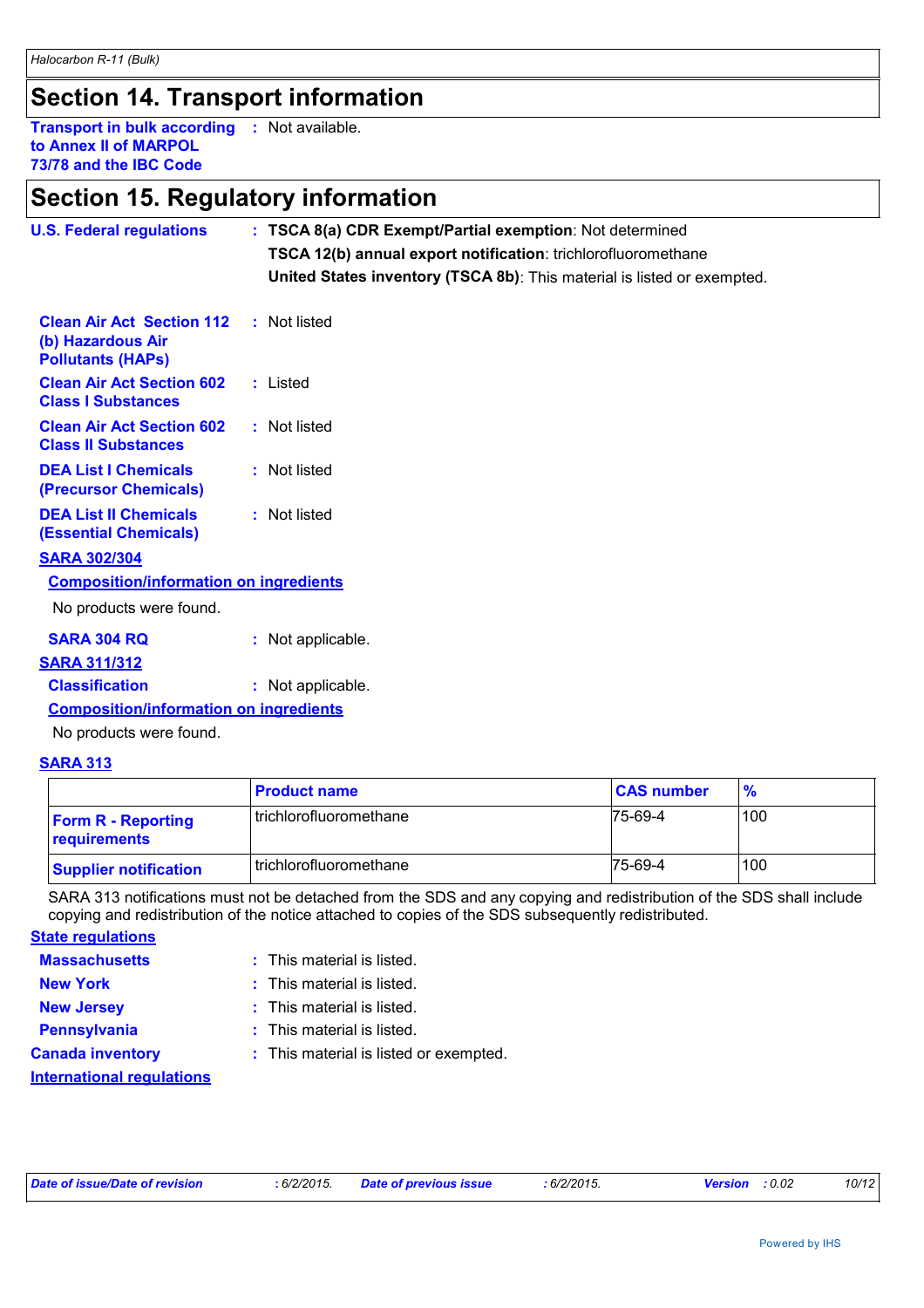### **Section 15. Regulatory information**

| <b>International lists</b>                                                         | : Australia inventory (AICS): This material is listed or exempted.<br>China inventory (IECSC): This material is listed or exempted.<br>Japan inventory: This material is listed or exempted.<br>Korea inventory: This material is listed or exempted.<br>Malaysia Inventory (EHS Register): Not determined.<br>New Zealand Inventory of Chemicals (NZIoC): This material is listed or exempted.<br>Philippines inventory (PICCS): This material is listed or exempted.<br>Taiwan inventory (CSNN): Not determined. |
|------------------------------------------------------------------------------------|--------------------------------------------------------------------------------------------------------------------------------------------------------------------------------------------------------------------------------------------------------------------------------------------------------------------------------------------------------------------------------------------------------------------------------------------------------------------------------------------------------------------|
| <b>Chemical Weapons</b><br><b>Convention List Schedule</b><br><b>I</b> Chemicals   | : Not listed                                                                                                                                                                                                                                                                                                                                                                                                                                                                                                       |
| <b>Chemical Weapons</b><br><b>Convention List Schedule</b><br><b>Il Chemicals</b>  | : Not listed                                                                                                                                                                                                                                                                                                                                                                                                                                                                                                       |
| <b>Chemical Weapons</b><br><b>Convention List Schedule</b><br><b>III Chemicals</b> | : Not listed                                                                                                                                                                                                                                                                                                                                                                                                                                                                                                       |
| <b>Canada</b>                                                                      |                                                                                                                                                                                                                                                                                                                                                                                                                                                                                                                    |
| <b>WHMIS (Canada)</b>                                                              | : Not controlled under WHMIS (Canada).                                                                                                                                                                                                                                                                                                                                                                                                                                                                             |
|                                                                                    |                                                                                                                                                                                                                                                                                                                                                                                                                                                                                                                    |

| <b>CEPA Toxic substances: This material is listed.</b>      |
|-------------------------------------------------------------|
| <b>Canadian ARET:</b> This material is not listed.          |
| <b>Canadian NPRI:</b> This material is listed.              |
| Alberta Designated Substances: This material is not listed. |
| Ontario Designated Substances: This material is not listed. |
| Quebec Designated Substances: This material is not listed.  |
|                                                             |

### **Section 16. Other information**

**Canada Label requirements :** Not controlled under WHMIS (Canada).

#### **Hazardous Material Information System (U.S.A.)**



**Caution: HMIS® ratings are based on a 0-4 rating scale, with 0 representing minimal hazards or risks, and 4 representing significant hazards or risks Although HMIS® ratings are not required on SDSs under 29 CFR 1910. 1200, the preparer may choose to provide them. HMIS® ratings are to be used with a fully implemented HMIS® program. HMIS® is a registered mark of the National Paint & Coatings Association (NPCA). HMIS® materials may be purchased exclusively from J. J. Keller (800) 327-6868.**

**The customer is responsible for determining the PPE code for this material.**

**National Fire Protection Association (U.S.A.)**



**Reprinted with permission from NFPA 704-2001, Identification of the Hazards of Materials for Emergency Response Copyright ©1997, National Fire Protection Association, Quincy, MA 02269. This reprinted material is not the complete and official position of the National Fire Protection Association, on the referenced subject which is represented only by the standard in its entirety.**

| <b>Date of issue/Date</b><br>6/2/2015.<br>evision |  | 0.000000<br>0/2/2015. | 0.02 | 4/40<br>the contract of the contract of the contract of the contract of the contract of |
|---------------------------------------------------|--|-----------------------|------|-----------------------------------------------------------------------------------------|
|---------------------------------------------------|--|-----------------------|------|-----------------------------------------------------------------------------------------|